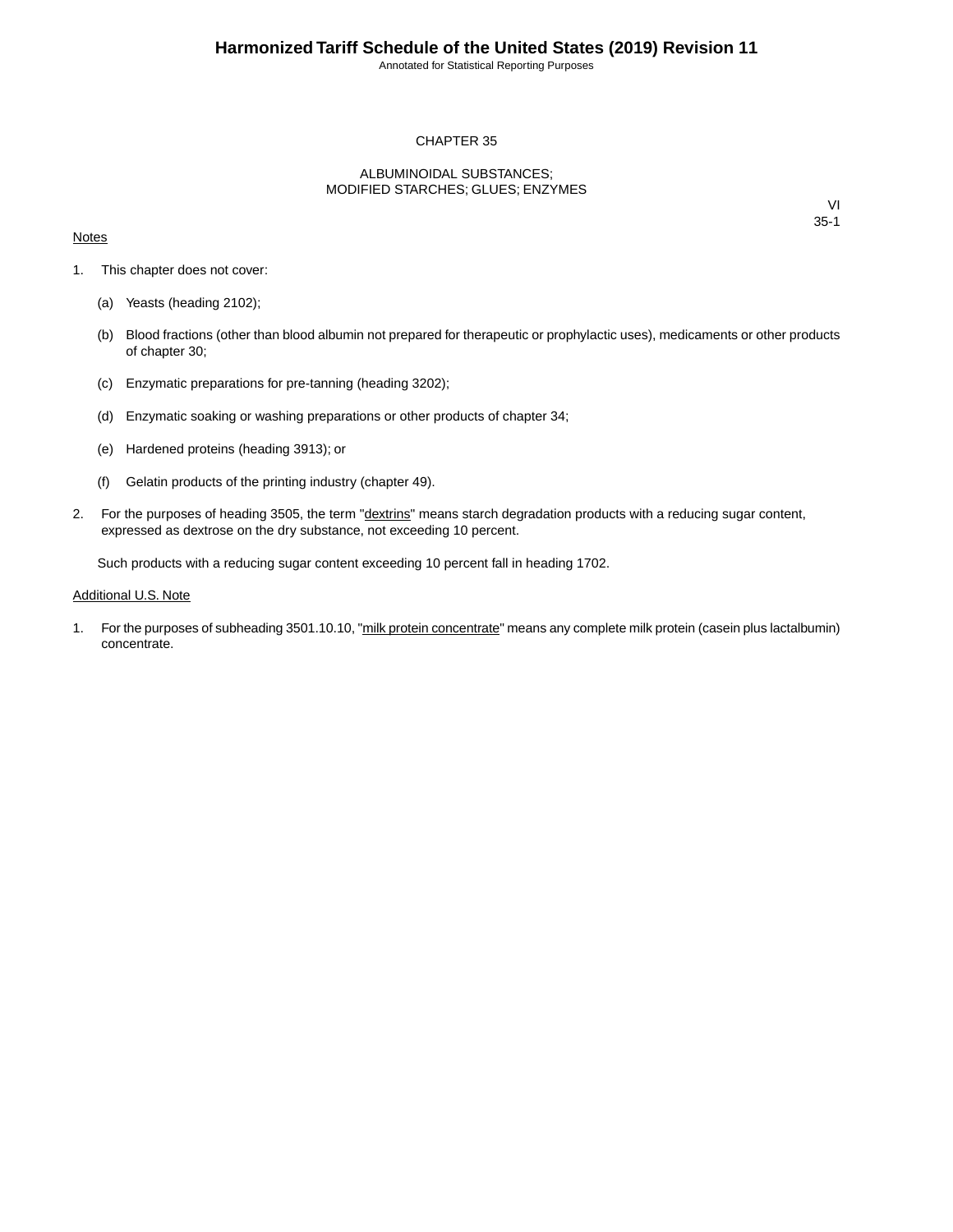## **Harmonized Tariff Schedule of the United States (2019) Revision 11**

Annotated for Statistical Reporting Purposes

| $35 - 2$      |             |                                                                                                                                                                                                                            |                       |          |                                                                                        |          |
|---------------|-------------|----------------------------------------------------------------------------------------------------------------------------------------------------------------------------------------------------------------------------|-----------------------|----------|----------------------------------------------------------------------------------------|----------|
| Heading/      | Stat.       |                                                                                                                                                                                                                            | Unit                  |          | Rates of Duty                                                                          |          |
| Subheading    | Suf-<br>fix | Article Description                                                                                                                                                                                                        | of<br>Quantity        | General  | 1<br>Special                                                                           | 2        |
| 3501          |             |                                                                                                                                                                                                                            |                       |          |                                                                                        |          |
| 3501.10       |             | Casein, caseinates and other casein derivatives; casein glues:<br>Casein:                                                                                                                                                  |                       |          |                                                                                        |          |
| 3501.10.10    | 00          |                                                                                                                                                                                                                            | kg<br>kg msc          | 0.37¢/kg | Free (A, AU, BH,<br>CA, CL, CO, D, E,<br>IL, JO, KR, MA,<br>MX, OM, P, PA,             | 12¢/kg   |
|               |             |                                                                                                                                                                                                                            |                       |          | PE, SG)                                                                                |          |
| 3501.10.50 00 |             |                                                                                                                                                                                                                            | kg<br>kg msc          | Free     |                                                                                        | Free     |
| 3501.90       |             | Other:                                                                                                                                                                                                                     |                       |          |                                                                                        |          |
| 3501.90.20 00 |             |                                                                                                                                                                                                                            |                       |          | Free (A, AU, BH,<br>CA, CL, CO, D, E,<br>IL, JO, KR, MA,<br>MX, OM, P, PA,<br>PE, SG)  | 30%      |
| 3501.90.60 00 |             |                                                                                                                                                                                                                            | kg<br>kg msc          | 0.37¢/kg | Free (A, AU, BH,<br>CA, CL, CO, D, E,<br>IL, JO, KR, MA,<br>MX, OM, P, PA,<br>PE, SG)  | 12.1¢/kg |
| 3502          |             | Albumins (including concentrates of two or more whey proteins,<br>containing by weight more than 80 percent whey proteins,<br>calculated on the dry matter), albuminates and other albumin<br>derivatives:<br>Egg albumin: |                       |          |                                                                                        |          |
| 3502.11.00 00 |             |                                                                                                                                                                                                                            |                       |          | Free (A+, AU, BH,                                                                      | 59.5¢/kg |
|               |             |                                                                                                                                                                                                                            |                       |          | CA, CL, CO, D, E,<br>IL, JO, KR, MA,<br>MX, OM, P, PA,<br>PE, SG)                      |          |
| 3502.19.00 00 |             |                                                                                                                                                                                                                            |                       |          | Free (A+, AU, BH,<br>CA, CL, CO, D, E,<br>IL, JO, KR, MA,<br>MX, OM, P, PA,<br>PE, SG) | 24.3¢/kg |
| 3502.20.00 00 |             | Milk albumin, including concentrates of two or more whey                                                                                                                                                                   |                       |          |                                                                                        |          |
|               |             |                                                                                                                                                                                                                            | kg                    | Free     |                                                                                        | Free     |
|               |             |                                                                                                                                                                                                                            | kg msc                |          |                                                                                        |          |
| 3502.90.00 00 |             |                                                                                                                                                                                                                            | kg Free <sup>1/</sup> |          |                                                                                        | Free     |
|               |             |                                                                                                                                                                                                                            |                       |          |                                                                                        |          |
|               |             |                                                                                                                                                                                                                            |                       |          |                                                                                        |          |
|               |             |                                                                                                                                                                                                                            |                       |          |                                                                                        |          |
|               |             |                                                                                                                                                                                                                            |                       |          |                                                                                        |          |
|               |             |                                                                                                                                                                                                                            |                       |          |                                                                                        |          |
|               |             |                                                                                                                                                                                                                            |                       |          |                                                                                        |          |
|               |             |                                                                                                                                                                                                                            |                       |          |                                                                                        |          |
|               |             |                                                                                                                                                                                                                            |                       |          |                                                                                        |          |

VI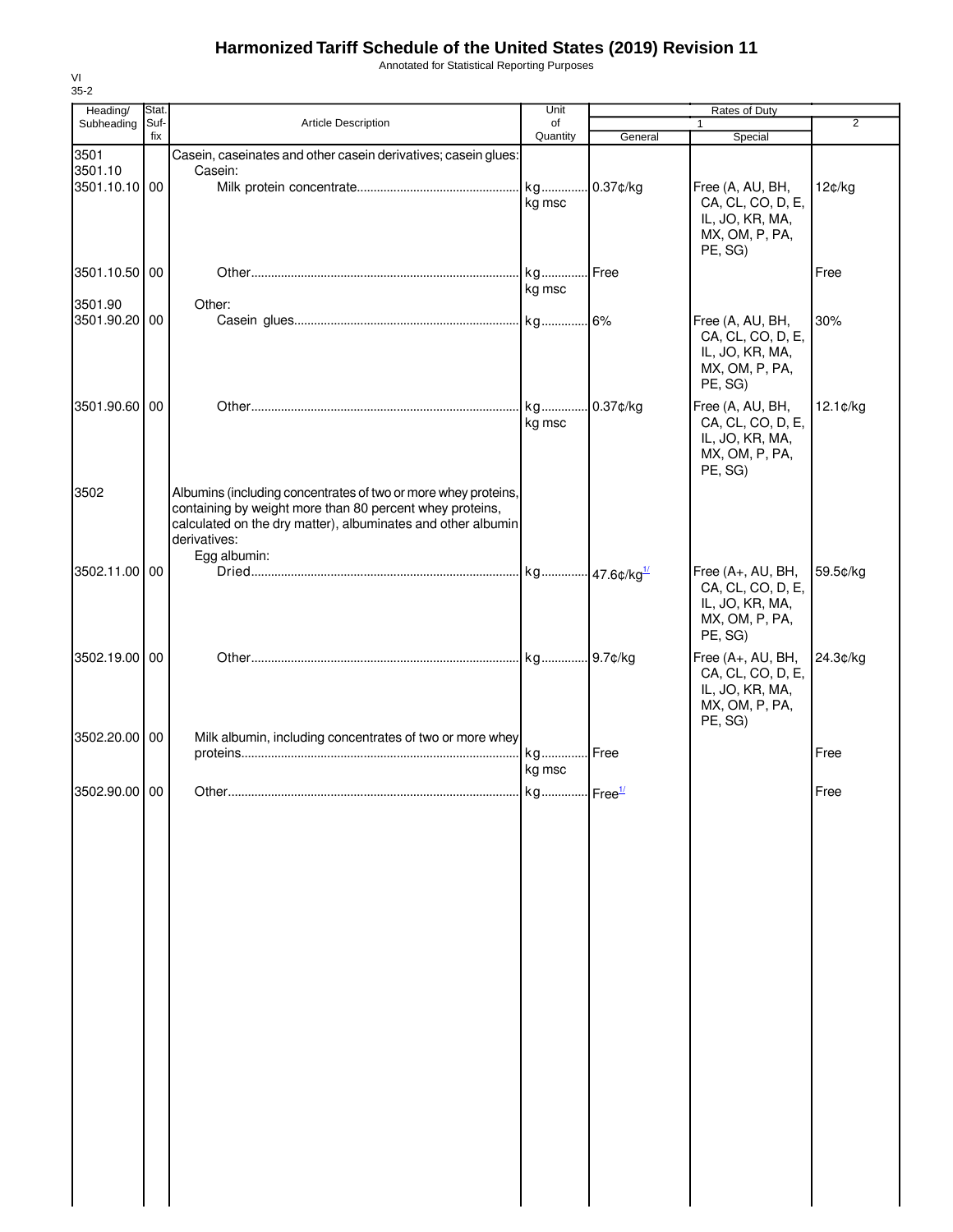# **Harmonized Tariff Schedule of the United States (2019) Revision 11**

Annotated for Statistical Reporting Purposes

| Article Description                                                                                                                                                                                                              | of<br>Quantity                              | General                                                      | Special                                                                                  | $\overline{2}$               |
|----------------------------------------------------------------------------------------------------------------------------------------------------------------------------------------------------------------------------------|---------------------------------------------|--------------------------------------------------------------|------------------------------------------------------------------------------------------|------------------------------|
|                                                                                                                                                                                                                                  |                                             |                                                              |                                                                                          |                              |
| Gelatin (including gelatin in rectangular (including square)<br>sheets, whether or not surfaceworked or colored) and gelatin<br>derivatives; isinglass; other glues of animal origin, excluding<br>casein glues of heading 3501: |                                             |                                                              | Free (A, AU, BH,                                                                         | $17.6¢/kg +$<br>25%          |
|                                                                                                                                                                                                                                  |                                             |                                                              | IL, JO, KR, MA,<br>MX, OM, P, PA,<br>PE, SG)                                             |                              |
|                                                                                                                                                                                                                                  |                                             |                                                              | Free $(A+, AU, BH,$<br>CA, CL, CO, D, E,<br>IL, JO, KR, MA,<br>MX, OM, P, PA,<br>PE, SG) | $5.5¢/kg + 20%$              |
|                                                                                                                                                                                                                                  |                                             |                                                              | Free (A+, AU, BH,<br>CA, CL, CO, D, E,<br>IL, JO, KR, MA,<br>MX, OM, P, PA,              | $15.4 \text{c/kg} +$<br>20%  |
|                                                                                                                                                                                                                                  |                                             |                                                              | Free (A, AU, BH,<br>CA, CL, CO, D, E,<br>IL, JO, KR, MA,<br>MX, OM, P, PA,<br>PE, SG)    | $15.4 \text{c/kg} +$<br>20%  |
|                                                                                                                                                                                                                                  |                                             |                                                              |                                                                                          |                              |
|                                                                                                                                                                                                                                  |                                             |                                                              |                                                                                          |                              |
|                                                                                                                                                                                                                                  |                                             |                                                              |                                                                                          |                              |
| their derivatives, not elsewhere specified or included; hide<br>powder, whether or not chromed:                                                                                                                                  |                                             |                                                              |                                                                                          |                              |
|                                                                                                                                                                                                                                  |                                             |                                                              | Free (A, AU, BH,<br>CA, CL, CO, D, E,<br>IL, JO, KR, MA,<br>MX, OM, P, PA,<br>PE, SG)    | 20%                          |
|                                                                                                                                                                                                                                  |                                             |                                                              | Free (A*, AU, BH,<br>CA, CL, CO, D, E,<br>IL, JO, KR, MA,<br>MX, OM, P, PA,<br>PE, SG)   | 30.5%                        |
| Dextrins and other modified starches (for example,<br>pregelatinized or esterified starches); glues based on starches,<br>or on dextrins or other modified starches:                                                             |                                             |                                                              |                                                                                          |                              |
|                                                                                                                                                                                                                                  |                                             |                                                              | Free (A, AU, BH,<br>CA, CL, CO, D, E,<br>IL, JO, KR, MA,<br>MX, OM, P, PA,<br>PE, SG)    | 6.6¢/kg                      |
| Dextrin:                                                                                                                                                                                                                         |                                             |                                                              |                                                                                          |                              |
|                                                                                                                                                                                                                                  |                                             |                                                              |                                                                                          |                              |
|                                                                                                                                                                                                                                  |                                             |                                                              |                                                                                          |                              |
|                                                                                                                                                                                                                                  |                                             |                                                              |                                                                                          |                              |
|                                                                                                                                                                                                                                  |                                             |                                                              |                                                                                          |                              |
|                                                                                                                                                                                                                                  |                                             |                                                              |                                                                                          |                              |
|                                                                                                                                                                                                                                  |                                             |                                                              | Free (A, AU, BH,<br>CA, CL, CO, D, E,<br>IL, JO, KR, MA,<br>MX, OM, P, PA,<br>PE, SG)    | $17.6$ ¢/kg +<br>25%         |
|                                                                                                                                                                                                                                  | Inedible gelatin and animal glue:<br>Other: | Peptones and their derivatives; other protein substances and | $2.8¢/kg + 3.8%$<br>$0.7$ ¢/kg<br>$2.1$ ¢/kg + 2.9%                                      | CA, CL, CO, D, E,<br>PE, SG) |

VI 35-3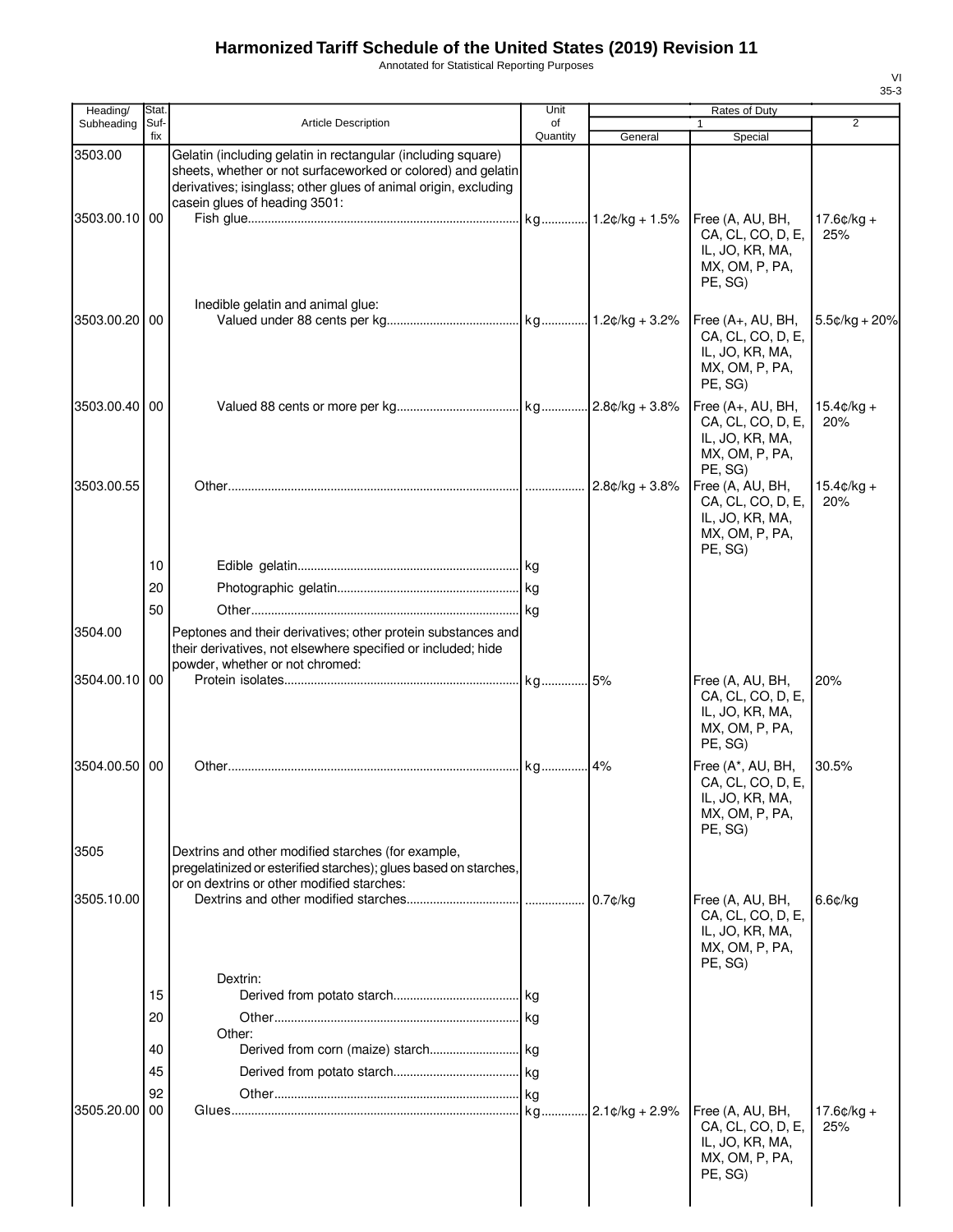## **Harmonized Tariff Schedule of the United States (2019) Revision 11**

Annotated for Statistical Reporting Purposes

| Heading/                 | Stat.       |                                                                                                                                                                                                                               | Unit           | Rates of Duty |                                                                                        |       |
|--------------------------|-------------|-------------------------------------------------------------------------------------------------------------------------------------------------------------------------------------------------------------------------------|----------------|---------------|----------------------------------------------------------------------------------------|-------|
| Subheading               | Suf-<br>fix | <b>Article Description</b>                                                                                                                                                                                                    | of<br>Quantity | General       | Special                                                                                | 2     |
| 3506                     |             | Prepared glues and other prepared adhesives, not elsewhere<br>specified or included; products suitable for use as glues or<br>adhesives, put up for retail sale as glues or adhesives, not<br>exceeding a net weight of 1 kg: |                |               |                                                                                        |       |
| 3506.10                  |             | Products suitable for use as glues or adhesives, put up for<br>retail sale as glues or adhesives, not exceeding a net<br>weight of 1 kg:                                                                                      |                |               |                                                                                        |       |
| 3506.10.10 00            |             | Animal glue, including casein glue, but not including                                                                                                                                                                         |                |               | Free (A+, AU, BH,<br>CA, CL, CO, D, E,<br>IL, JO, KR, MA,<br>MX, OM, P, PA,<br>PE, SG) | 30.4% |
| 3506.10.50 00            |             | Other:                                                                                                                                                                                                                        |                |               | Free (A*, AU, BH,<br>CA, CL, CO, D, E,<br>IL, JO, KR, MA,<br>MX, OM, P, PA,<br>PE, SG) | 20%   |
| 3506.91<br>3506.91.10 00 |             | Adhesives based on polymers of headings 3901 to<br>3913 or on rubber:<br>Optically clear free-film adhesives and optically                                                                                                    |                |               |                                                                                        |       |
|                          |             | clear curable liquid adhesives of a kind used solely<br>or principally for the manufacture of flat panel<br>displays or touch-sensitive screen panels kg Free <sup>1/</sup>                                                   |                |               |                                                                                        | 20%   |
| 3506.91.50 00            |             |                                                                                                                                                                                                                               |                |               | Free (A, AU, BH,<br>CA, CL, CO, E, IL,<br>JO, KR, MA, MX,<br>OM, P, PA, PE,<br>SG)     | 20%   |
| 3506.99.00 00            |             |                                                                                                                                                                                                                               |                |               | Free (A*, AU, BH,<br>CA, CL, CO, D, E,<br>IL, JO, KR, MA,<br>MX, OM, P, PA,<br>PE, SG) | 20%   |
| 3507                     |             | Enzymes; prepared enzymes not elsewhere specified or<br>included:                                                                                                                                                             |                |               |                                                                                        |       |
| 3507.10.00 00<br>3507.90 |             | Other:                                                                                                                                                                                                                        |                |               |                                                                                        | Free  |
| 3507.90.20 00            |             |                                                                                                                                                                                                                               |                |               |                                                                                        | 25%   |
| 3507.90.70 00            |             |                                                                                                                                                                                                                               |                |               |                                                                                        | 25%   |
|                          |             |                                                                                                                                                                                                                               |                |               |                                                                                        |       |

VI 35-4